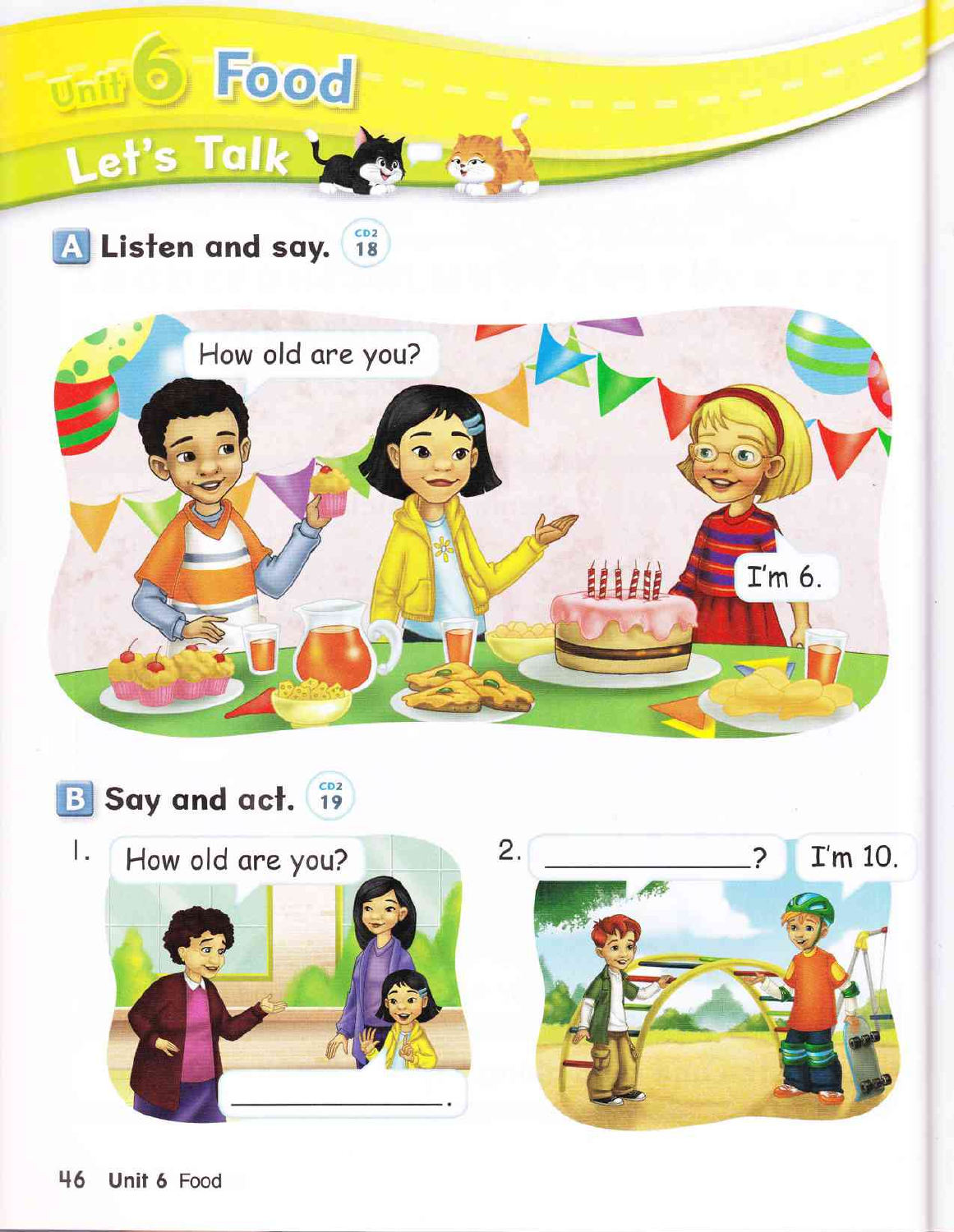

#### How Old Are You?

How old are you? I'm 6. How old are you?  $I'm$   $7.$  $1, 2, 3, 4, 5, 6, 7!$ How old are you?  $\mathbf{I}'$ m 5. How old are you? I'm 10. 1, 2, 3, 4, 5, 6, 7, 8, 9, 10!

D Listen and do. (21)



I. Make a line.



2. Make a circle.

B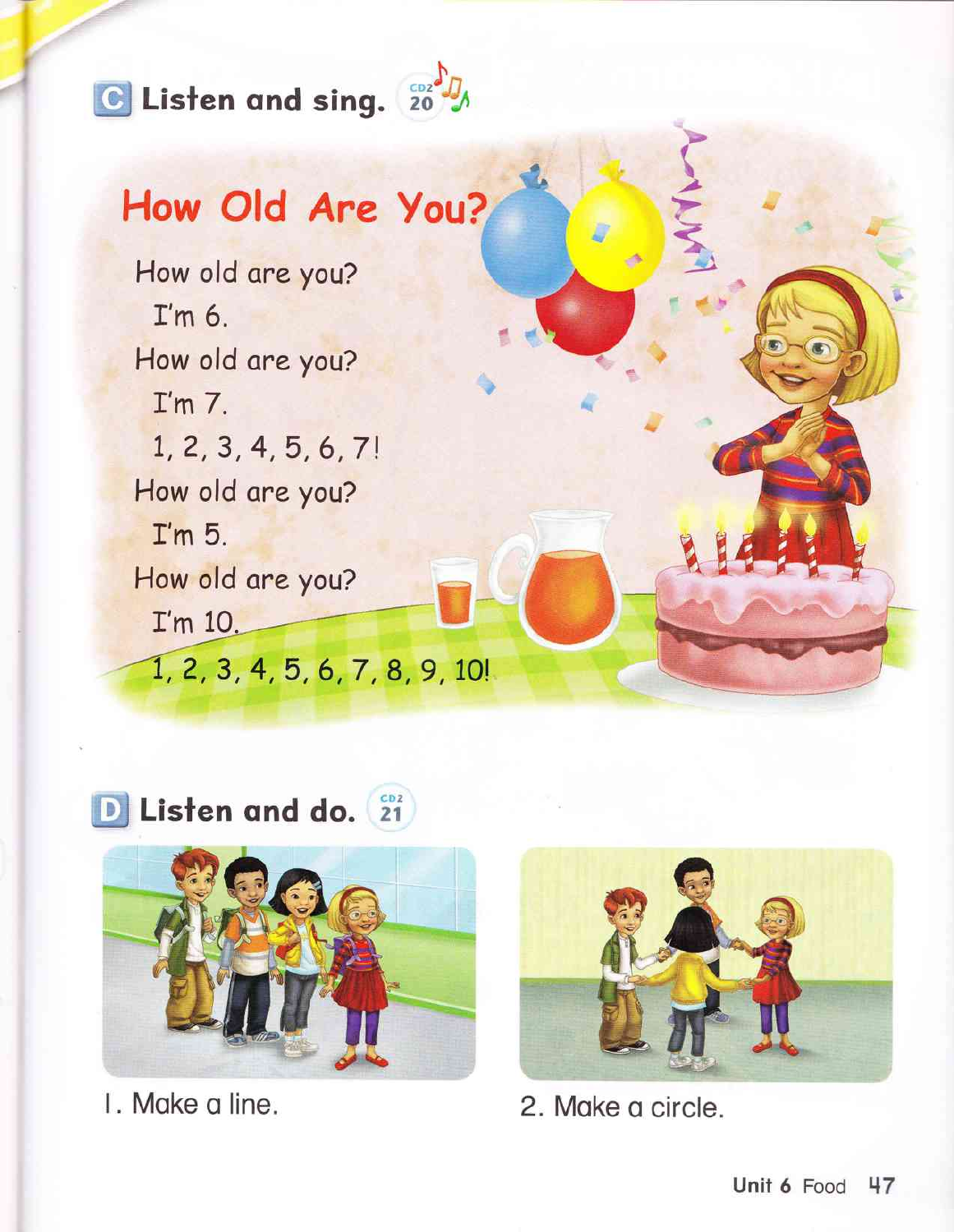## Let's Learn

A Learn the words. (22)



I. ice cream



2. pizza



3. cake



4. chicken

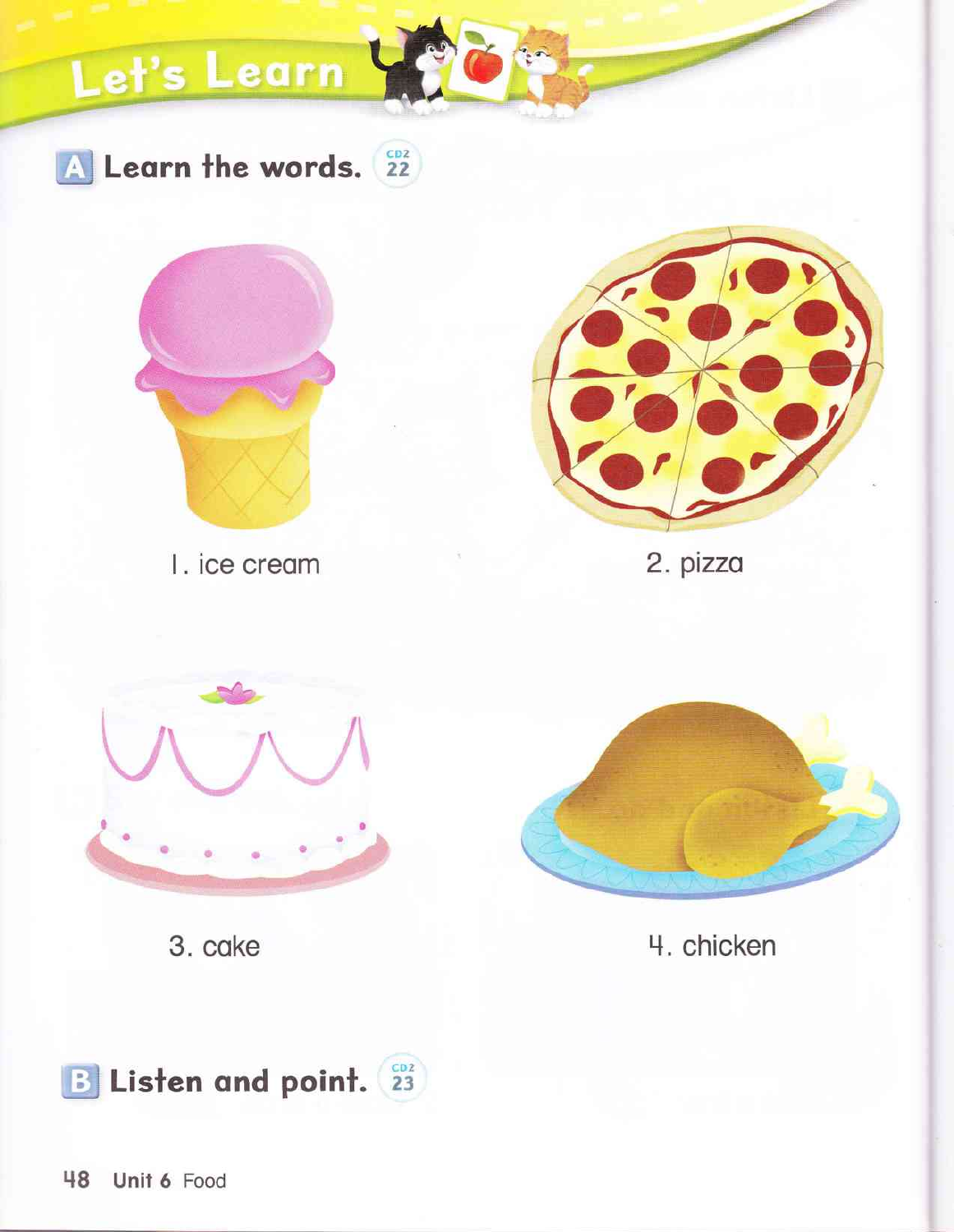

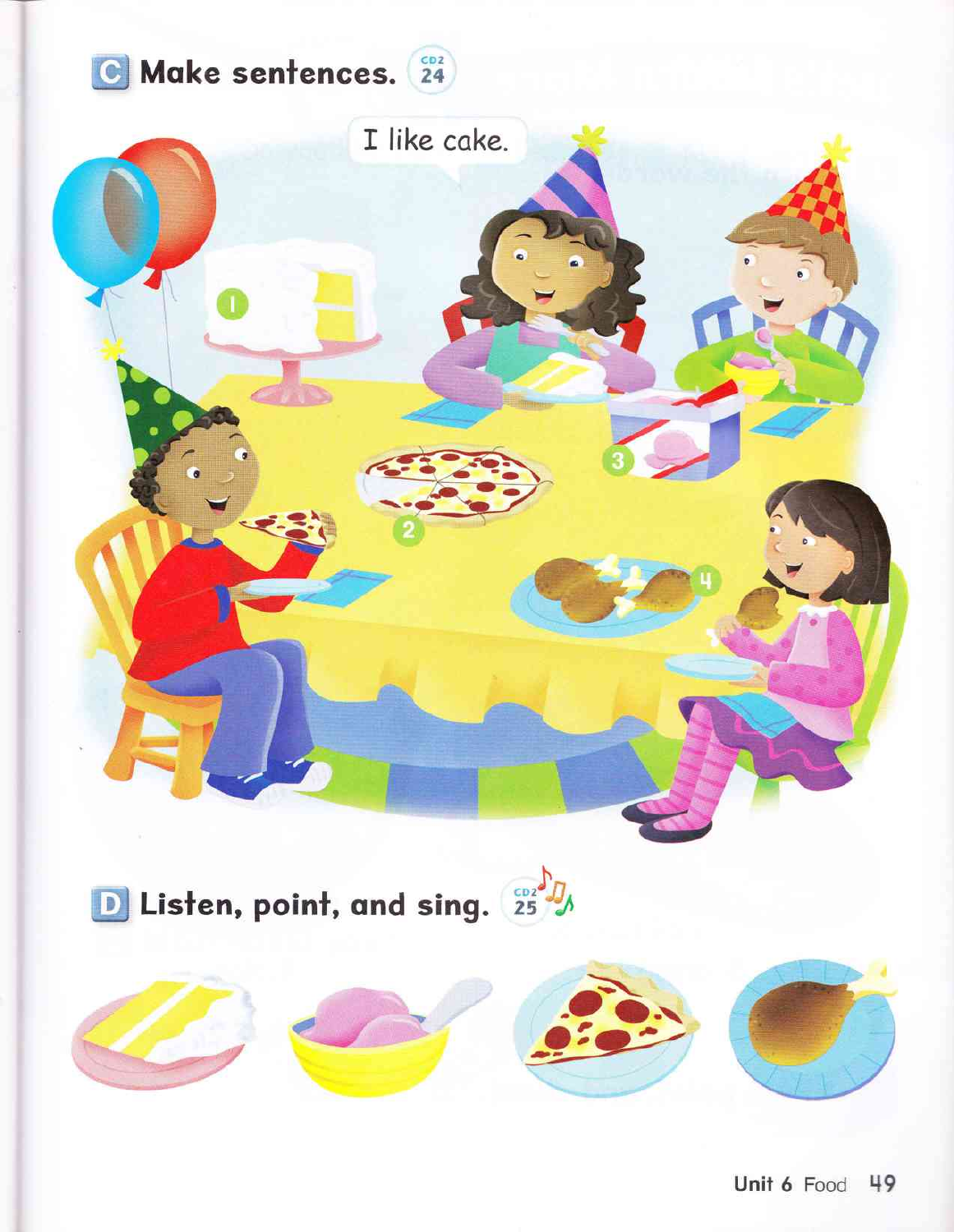

B Listen, point, and chant. 27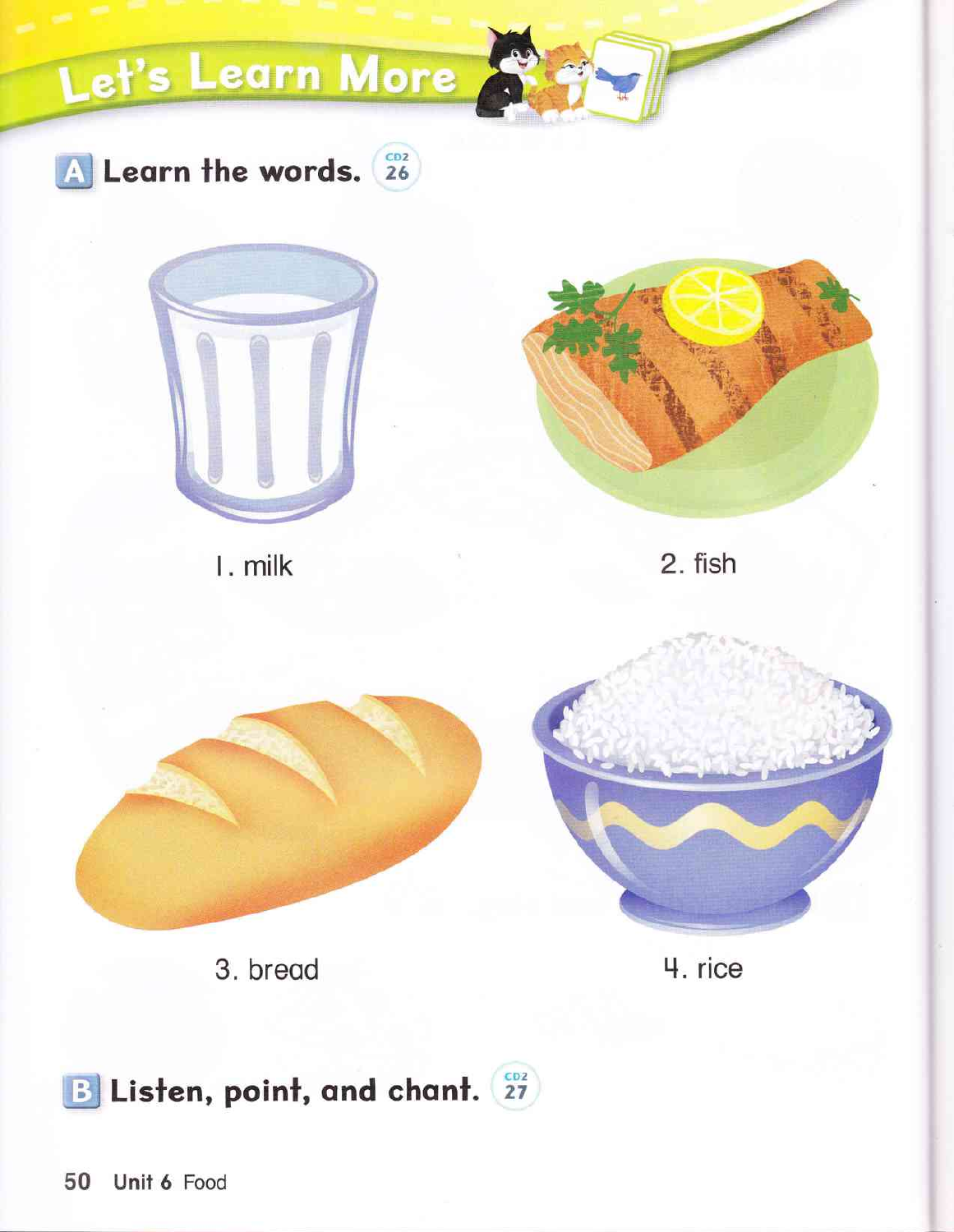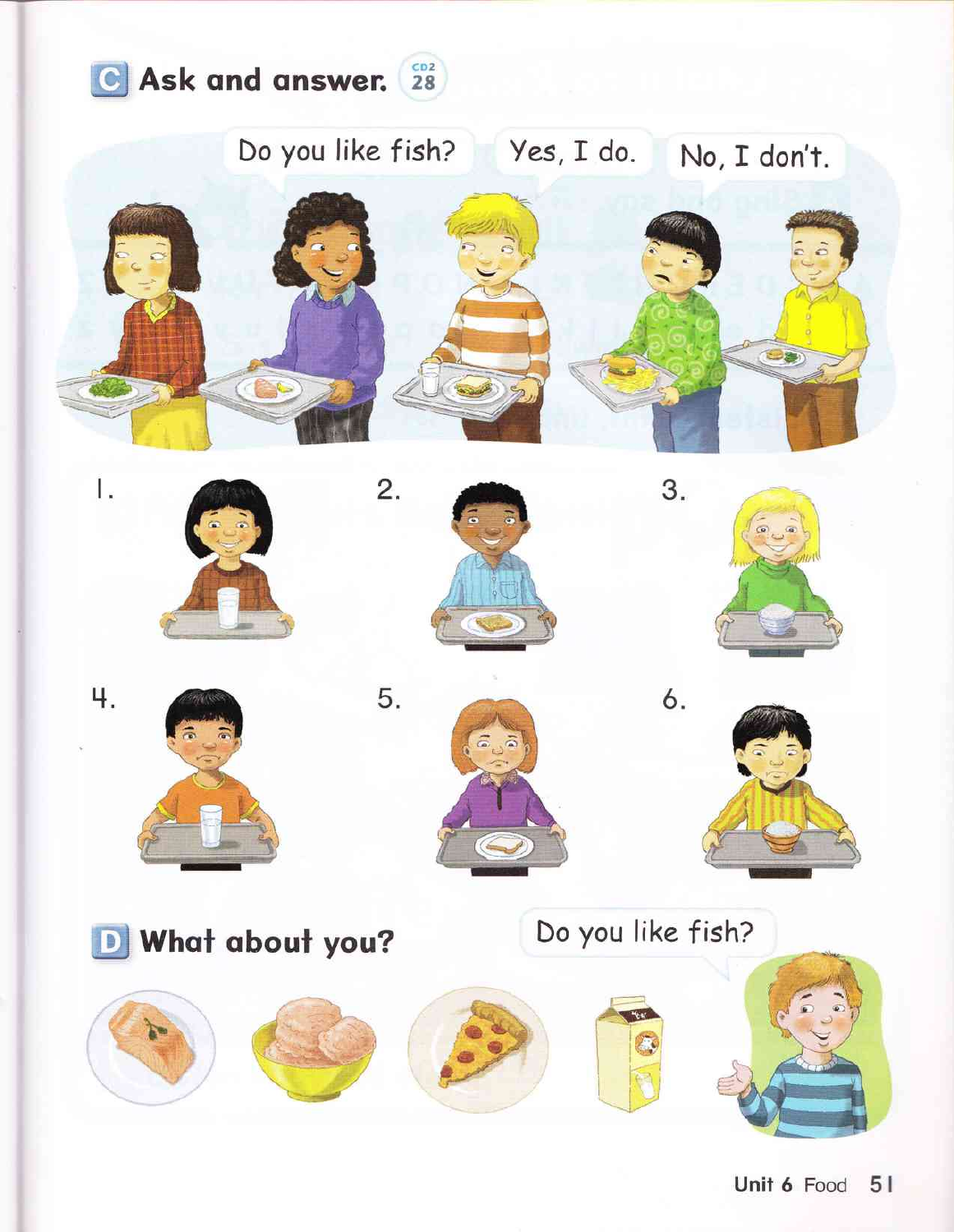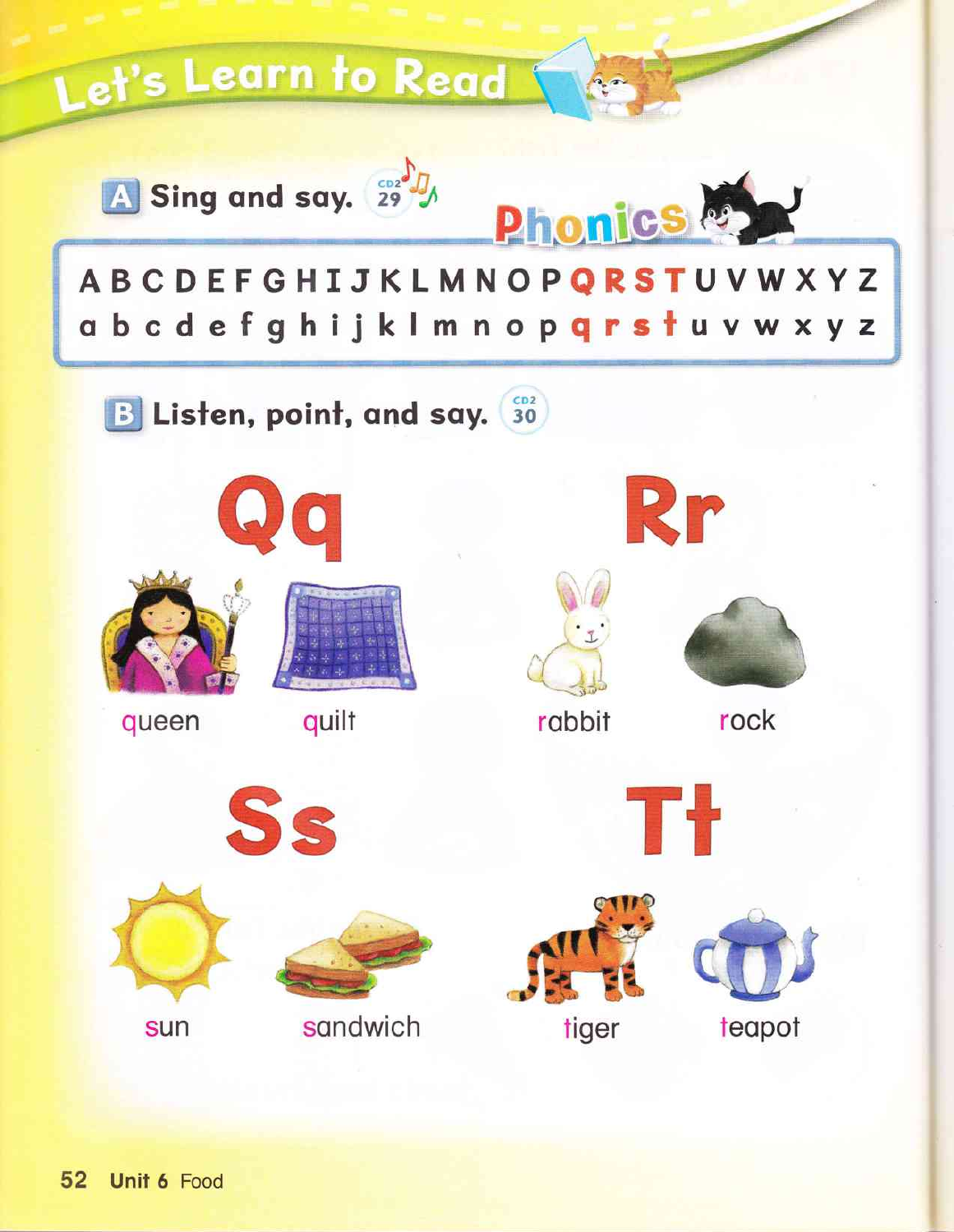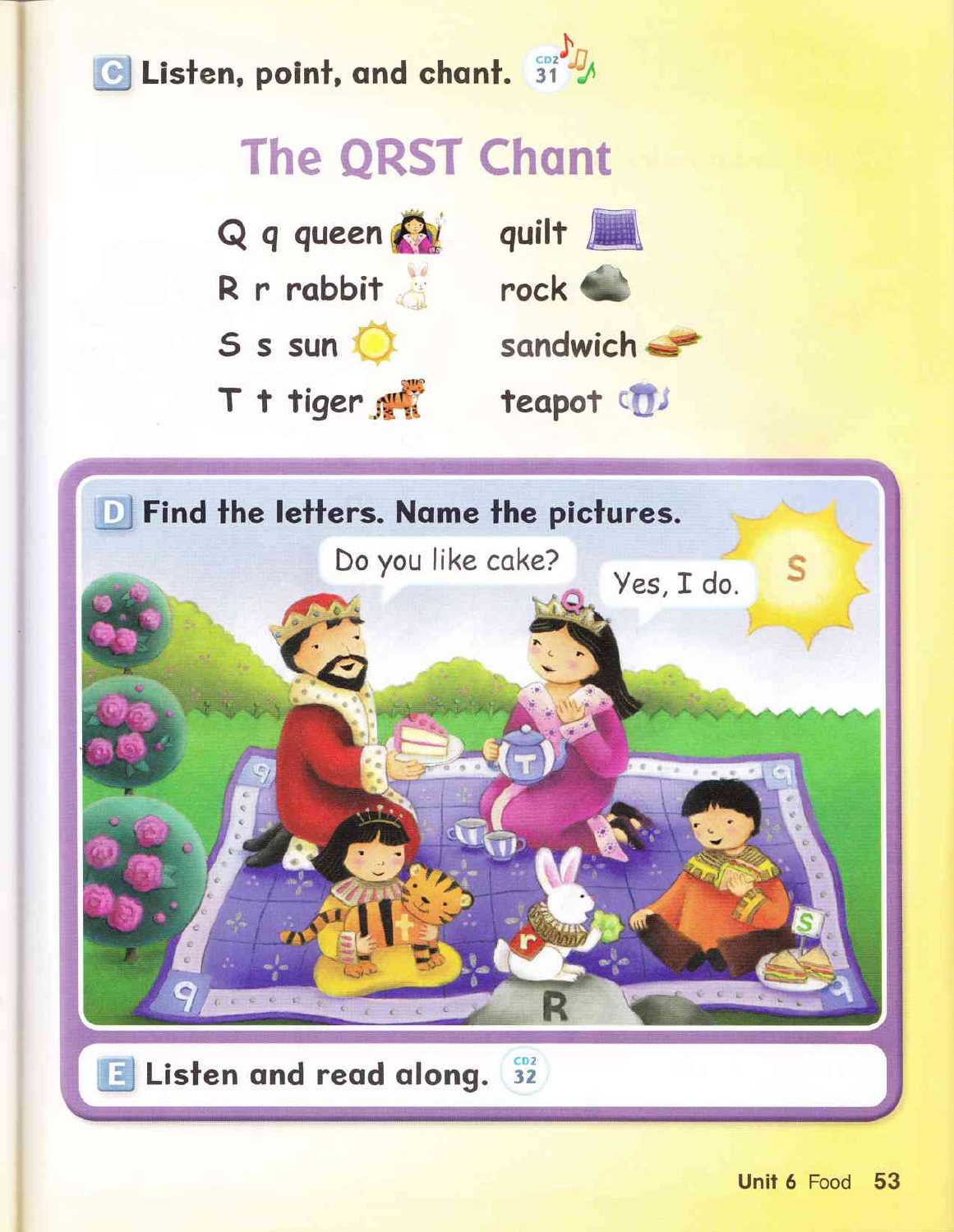### Let's Review

A Listen and circle. 33



a.



 $\mathbf b$ .



























b.

a.